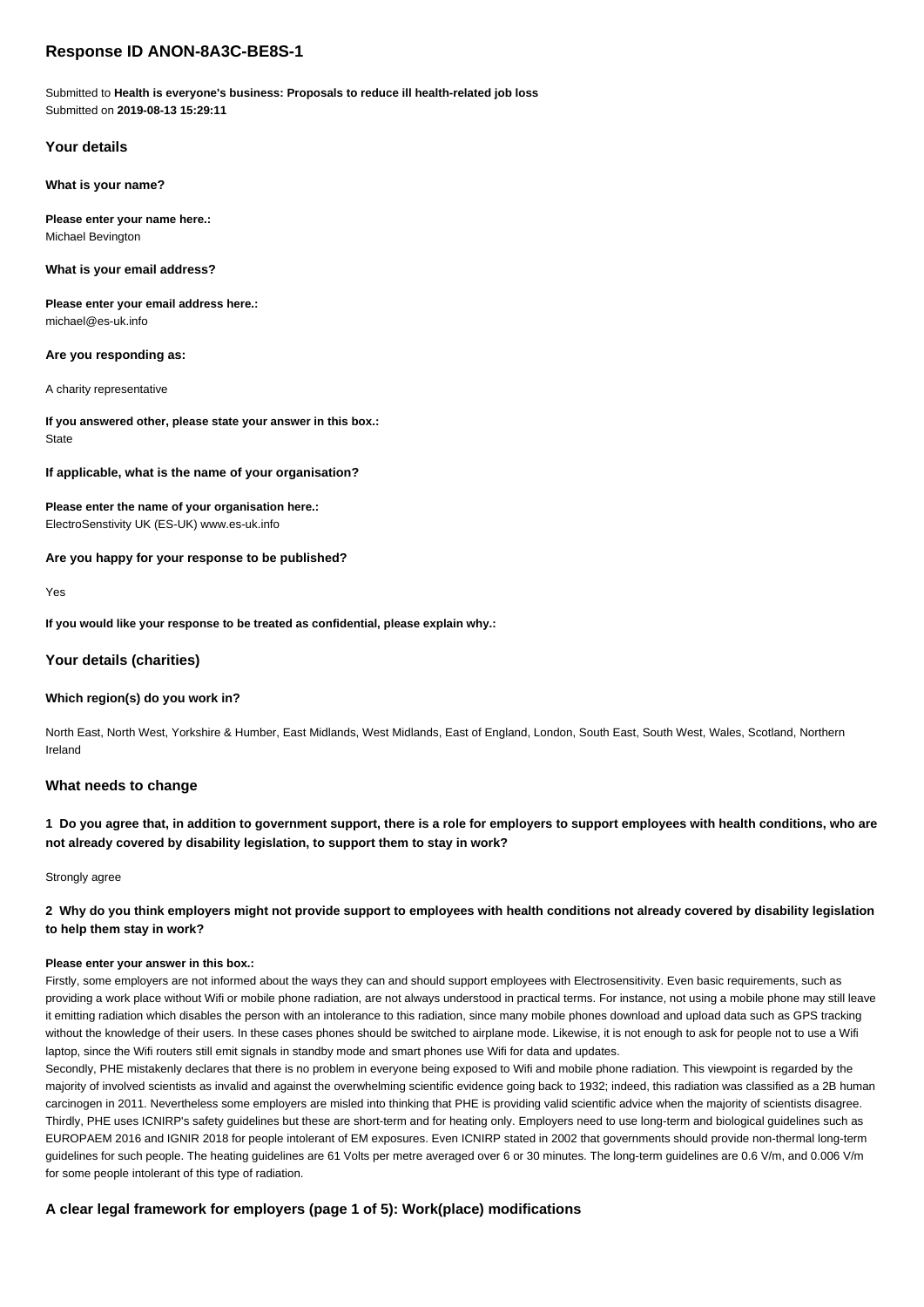# **3 Do you agree that a new 'right to request work(place) modifications' on health grounds could be an effective way to help employees to receive adjustments to help them stay in work?**

### Yes

# **Please give reasons for your answer.:**

Some 80% of the population is sensitive to electromagnetic radiation as from mobile phones and WIfi, most subconsciously but about 1.2% of the population is severely affected. Each of these 800,000 people in the UK is affected differently, depending on their individual genetic make-up, so it makes sense for them to be able to explain to their employer how best they can be helped. This would enable the employer to make the most effective adjustments for that individual. There is a wide variation in effects. Thus some people are particularly affected by mobile phones up to say 3 metres or more away. Other people may be affected by strong varying magnetic fields from power cables. Others are affected particularly by vehicle tracker devices, smart board links in meeting rooms, smart meters even in other properties, Wifi-enabled appliances or check-out machines using EM radiation.

It would therefore be sensible for the employee to have the right to request specific modifications, since this would reduce the cost to the employer and maximise the effectiveness for the particular employee.

### **4 If the government were to implement this new right to request work(place) modifications, who should be eligible?**

Any employee returning to work after any period of sickness absence, Any employee who is able to demonstrate a need for a work(place) modification on health grounds

### **Please enter your answer in this box.:**

## **5 How long do you think an employer would need to consider and respond formally to a request for a work(place) modification?**

0-4 weeks

**6 Do you think it is reasonable to expect all employers:**

Yes

**If no - why?:**

Yes

**If no - why?:**

**7 Please identify what you would consider to be legitimate business reasons for an employer to refuse a new right to request for a work(place) modification made on health grounds:**

Other – please state below

**If you answered other, please state your answer in this box.:** All employers should make an attempt to meet a request for workplace modifications.

### **Please give reasons for your answer.:**

Since electromagnetic radiation adversely impacts some 80% of the population, any reduction in this radiation made by the employer is likely to benefit the health of the majority of the workforce. Any reasonable modifications would therefore be likely to save the employer costs and avoid ill health in the rest of the workforce over the long term.

# **A clear legal framework for employers (page 2 of 5): Encouraging early and supportive action from employers during sickness absence**

**8 The government thinks there is a case for strengthened statutory guidance that prompts employers to demonstrate that they have taken early, sustained and proportionate action to support employees' return to work. Do you agree?**

Yes

**9 If no, please give reasons for your answer.**

**Please enter your reasons in the box below::**

**10 If yes, would principle-based guidance provide employers with sufficient clarity on their obligations, or should guidance set out more specific actions for employers to take?**

Principle-based guidance provides employers with sufficient clarity

**If other, please state your answer below::**

**11 The government seeks views from employers, legal professionals and others as to what may be the most effective ways in which an employer could demonstrate that they had taken – or sought to take - early, sustained and proportionate action to help an employee return**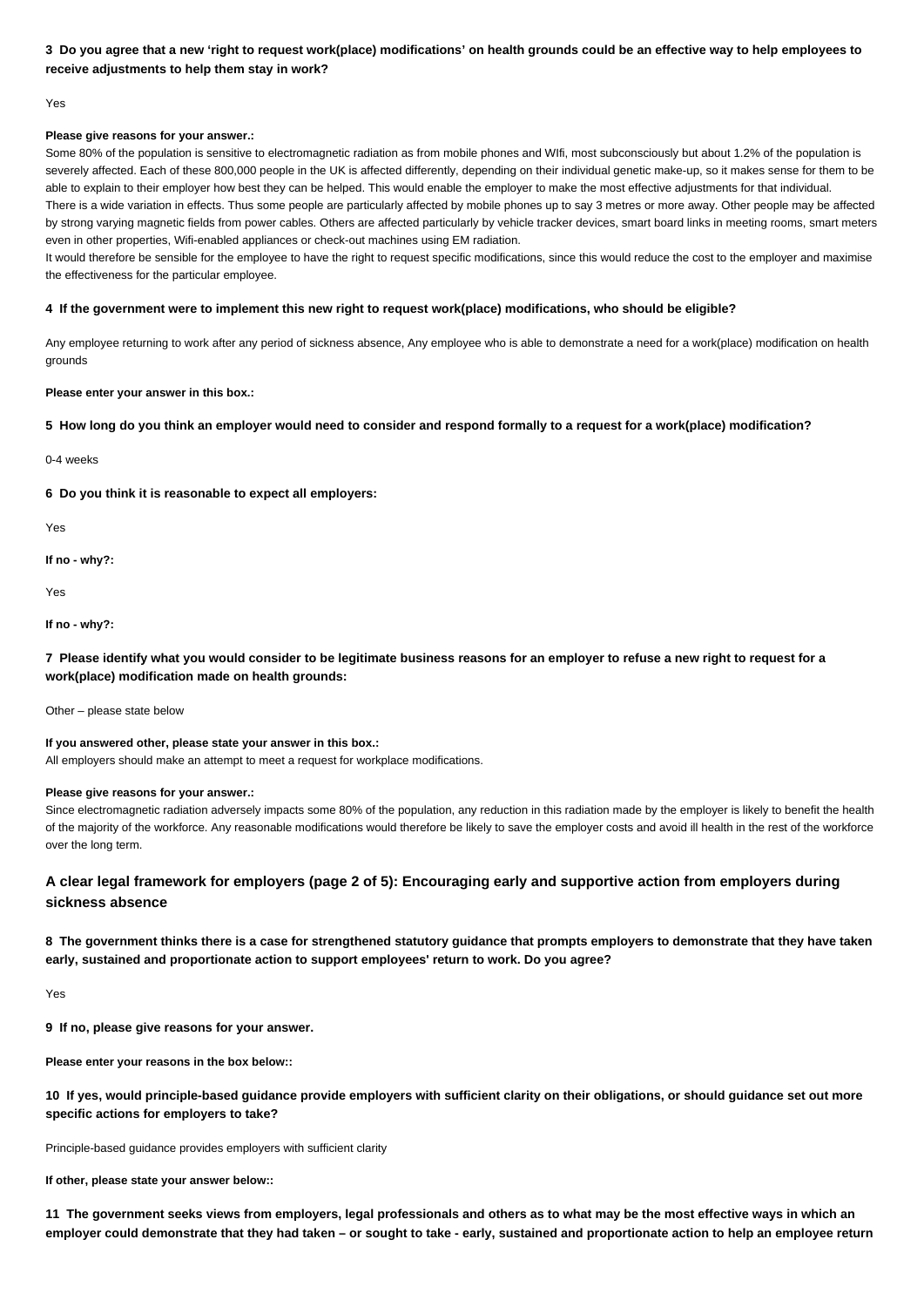**to work. For example, this could be a note of a conversation, or a formal write-up.**

**Please enter your answer in this box.:**

**12 As an employer, what support would you need to meet a legal requirement to provide early, sustained and proportionate support to help an employee stay in work or return to work from a long-term sickness absence?**

**If you answered other, please state your answer in this box.:**

**13 As an employee: in your experience, what actions has your employer taken to support your health at work. Please describe how these were effective or ineffective.**

### **Please enter your answer in this box.:**

Employers in the UK have taken a wide variety of actions to enable employees who are intolerant of EM exposures to continue in work and fulfilling their job. These include the following.

1. Removing sources of EM radiation, e.g. removing or disconnecting Wifi routers in the workplace and surrounding areas to ensure the safety of the employee. 2. Preventing the use of mobile phones in the workplace.

3. Requiring the employee not to see clients in an environment where there is Wifi or mobile phones.

4. Requiring the employee to work from home or another place, rather than in an area where they are unable to cope with the radiation.

5. Requiring the employee to record his/her experiences in each location and providing access to regular meetings with a representative of the employer to ensure that the employee feels confident about the work routine being healthy and favourable.

6. Shielding, where possible, the employee from the offending radiation device or not requiring the employee to work in its vicinity.

7. Not requiring the employee to use a mobile phone or any other radiation device.

8. The employer issues warning notices to visitors and attendees at meetings to ensure that such people do not use their mobile phone or laptop or notebook in wireless mode during a meeting where there is a person intolerant of the radiation.

9. The employer fits switches to switch off Wifi routers in areas where the employee is working and posts warning notices about the need for all people in that area to switch off their mobile phones.

10. The employer introduces other technology in place of wireless EM radiation, such as cabled internet access for computers, land-line telephones, wired microphones in place of wireless microphones, and infra-red hearing links in place of traditional EM wireless hearing loops.

### **14 As an employee: what further support/adjustments would you have liked to receive from your employer?**

#### **Please enter your answer in this box.:**

Many people with an intolerance to an environmental toxic agent like electromagnetic radiation would like employers to give much more emphasis to information for all employees about necessary radiation hygiene and safety procedures. There is then less stigma involved for the person physically disabled by this radiation. Some employers have even been known to adopt PHE's invalid claim that all such radiation and EMFs are safe. These employers have therefore refused to make the simple modifications needed. This has led to employees then suffering the difficulty of being forced to resign or leave their employment and possible take their employer to an employment tribunal.

Some employers have ridiculed the physical problems faced by employees physically disabled by wireless radiation and have refused to consider seriously their needs, basing their approach on PHE's dismissal of any harm and the DHSC's refusal to admit the existence of the problem.

Some employers have forced their employees to resign because they are unwilling to make any adjustments and have then forced them to agree to a gagging order to silence them for the future.

Some employers have simply ignored the requests for simple adjustments from older employees and expected them to take early retirement instead. Some employers have ignored their duty of care or their need to make adjustments and have told employees either to accept injuries from their harmful working environment or leave their job.

In all such cases where employers are unwilling to accept their employee's disability and needs, it would be helpful to have an external agency to which the employee could go for help. Many occupational health advisers and doctors are not yet fully informed on disability and equality issues to do with wireless exposures and they have been unable to help.

# **15 All respondents: in order for employers to provide effective return to work support, what action is needed by employees? Select all that apply.**

To have discussions with employer to identify barriers preventing a return to work and to inform workplace support, To agree a plan with their employer to guide the return to work process

**If you answered other, please state your answer in this box.:**

# **A clear legal framework for employers (page 3 of 5): Reforming SSP (1)**

## **16 All respondents: do you think the current SSP system works to prompt employers to support an employee's return to work?**

Maybe

#### **Please give reasons for your answer.:**

By allowing three waiting days the present system usually helps in dealing with cases of minor illness.

# **17 All respondents: what support would make it easier to provide phased returns to work during a period of sickness absence?**

Guidance on how to implement a good phased return to work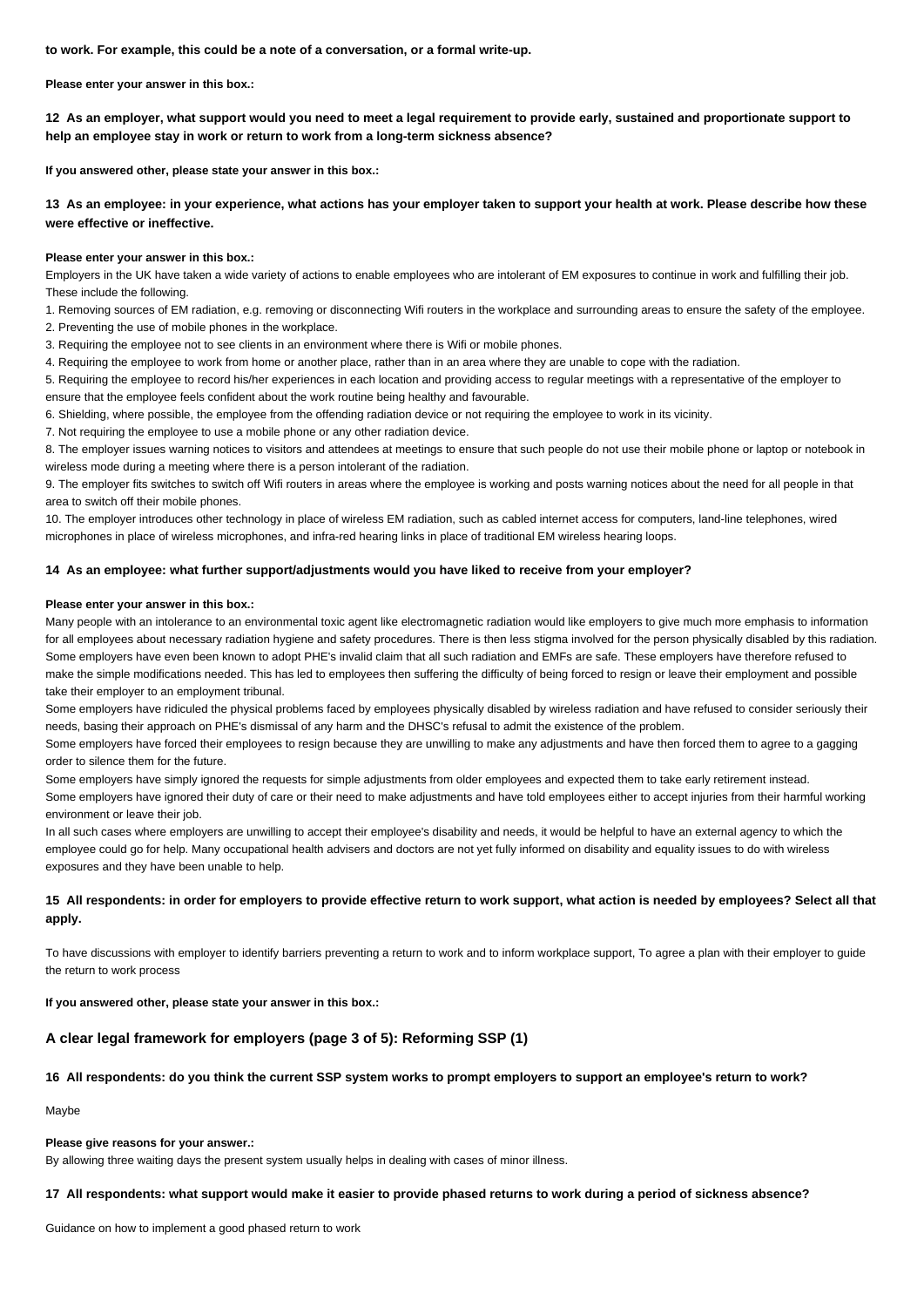**If you answered other, please state your answer in this box.:**

**18 All respondents: would the removal of rules requiring identification of specific qualifying days help simplify SSP eligibility?**

Maybe

**Please give reasons for your answer.:**

**19 Do you agree that SSP should be extended to include employees earning below the LEL?**

Yes

**Please give reasons for your answer.:**

**20 All respondents: for employees earning less than the LEL, would payment of SSP at 80% of earnings strike the right balance between support for employees and avoiding the risk of creating a disincentive to return to work?**

Maybe

**Plaese give reasons for your answer.:**

**21 Do you agree that rights to SSP should be accrued over time?**

Yes

**Please give reasons for your answer.:**

## **A clear legal framework for employers (page 4 of 5): Reforming SSP (2)**

**22 Should the government take a more robust approach to fining employers who fail to meet their SSP obligations?**

Maybe

**Please give reasons for your answer.:**

**23 Do you think that the enforcement approach for SSP should mirror National Minimum Wage enforcement?**

Maybe

**Please give reasons for your answer.:**

**24 Do you support the SSP1 form being given to employees four weeks before the end of SSP to help inform them of their options?**

Yes

**Please give reasons for your answer.:**

### **A clear legal framework for employers (page 5 of 5): Reforming SSP (3)**

**25 All respondents: how could a rebate of SSP be designed to help employers manage sickness absence effectively and support their employees to return to work?**

**Please enter your answer in this box.:**

**26 All respondents: at this stage, there are no plans to change the rate or length of SSP. The government is interested in views on the impact of the rate and length of SSP on employer and employee behaviour and decisions.**

**Please enter your answer in this box.:**

**Occupational health market reform (page 1 of 4): Addressing cost as a barrier to purchasing OH**

**27 In your view, would targeted subsidies or vouchers be effective in supporting SMEs and the self-employed to overcome the barriers they face in accessing OH?**

Maybe

**Please give reasons for your answer.:**

**28 Please provide any evidence that targeted subsidies or vouchers could be effective or ineffective in supporting SMEs and the self-employed to overcome the upfront cost of accessing OH services.**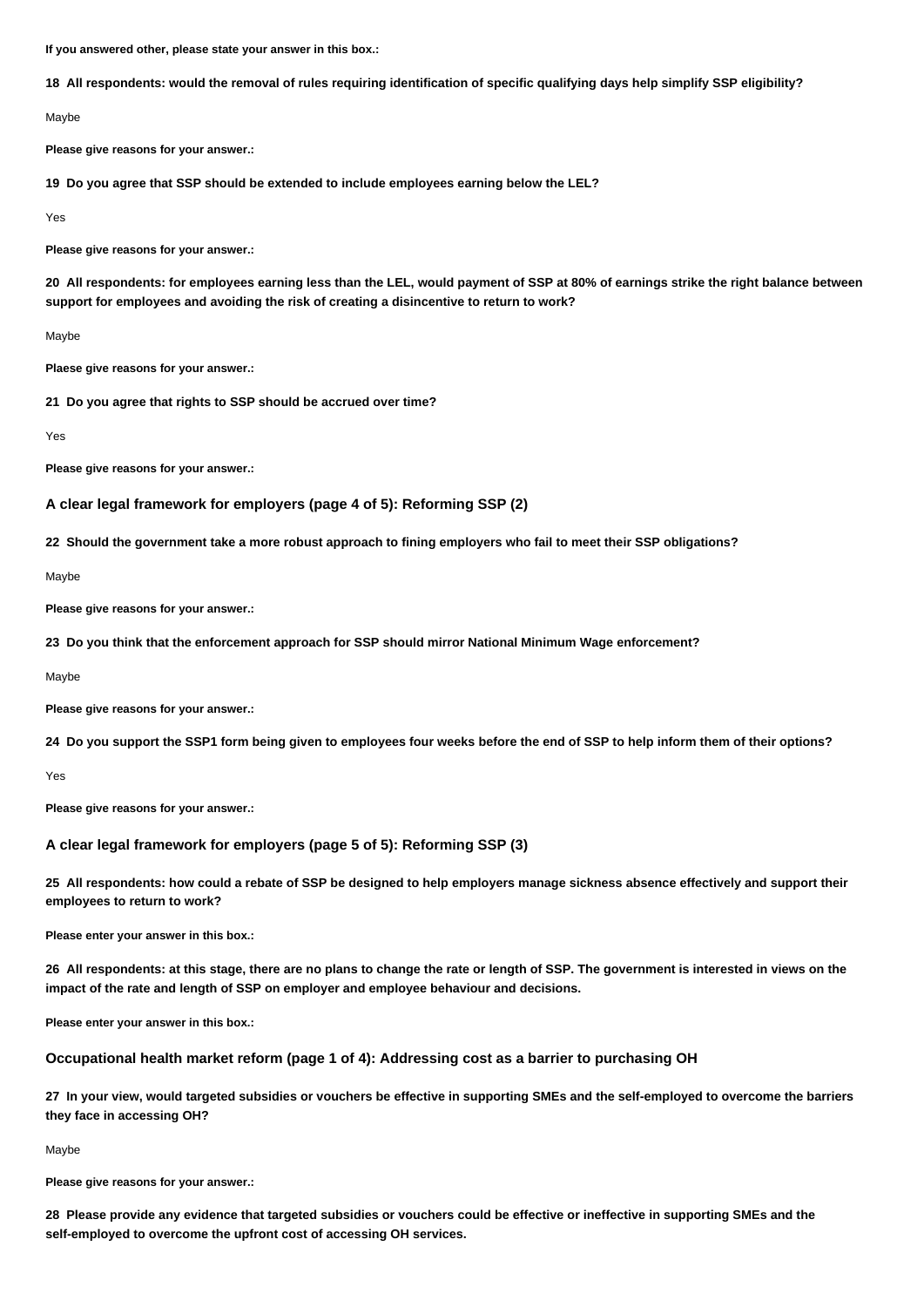**Please enter your answer in this box.:**

**29 In your view, would potentially giving the smallest SMEs or self-employed people the largest subsidy per employee be the fairest way of ensuring OH is affordable for all?**

Don't Know

**If no or don't know, what would be better?:**

**30 All respondents: what type of support should be prioritised by any potential, targeted OH subsidy for SMEs and/or self-employed people? (Please rank the below options in priority order with 1 being the highest priority).**

**30 - OH assessments and advice:**

2

**30 - Training, instruction or capacity building (e.g. for managers and leads):**

1

**30 - OH recommended treatments:**

3

**31 Please give reasons and details of any other categories of support you think should be included.**

#### **Please enter your answer in this box.:**

For injuries from EM wireless radiation, it is first of all important that more accurate information in made available to OH. At present the advice from PHE and the WHO is out of date and inaccurate.

#### **32 How could the government ensure that the OH services purchased using a subsidy are of sufficient quality?**

#### **Please enter your answer in this box.:**

External validation by experts would be needed, not a reliance on current advice from PHE and DHSC.

### **Occupational health market reform (page 2 of 4): Improving capacity within the OH market**

**33 As an OH provider, would you be willing to submit information about the make-up of your workforce to a coordinating body?**

Not Answered

**34 If no, maybe or don't know, what are your reasons for not providing your data?**

**If you answered other, please state your answer in this box.:**

**35 As an OH provider, expert or interested party, what are your views on private OH providers' involvement in the training of the clinical workforce?**

Private providers should be more involved but with additional support

### **36 If providers should be more involved but will need support, what additional support would be needed?**

#### **Please enter your answer in this box.:**

There needs to be a radical overhaul of advice available from PHE and DHSC on the issue of workplace injuries from non-thermal non-ionising radiation. The work of EUROPAEM 2016 would be an obvious starting point for expert and approved international protocols.

# **37 As an OH provider, expert or interested party, what changes to the training and development of the OH workforce could support the delivery of quality and cost-effective services?**

**Please enter your answer in this box.:**

As above, qu. 36.

**38 As an OH provider, should there be a single body to coordinate the development of the OH workforce in the commercial market?**

Not Answered

**Please give reasons for your answer.:**

**39 If yes, what should its role be?**

**Please enter your answer in this box.:**

### **Occupational health market reform (page 3 of 4): Increasing the pace of innovation**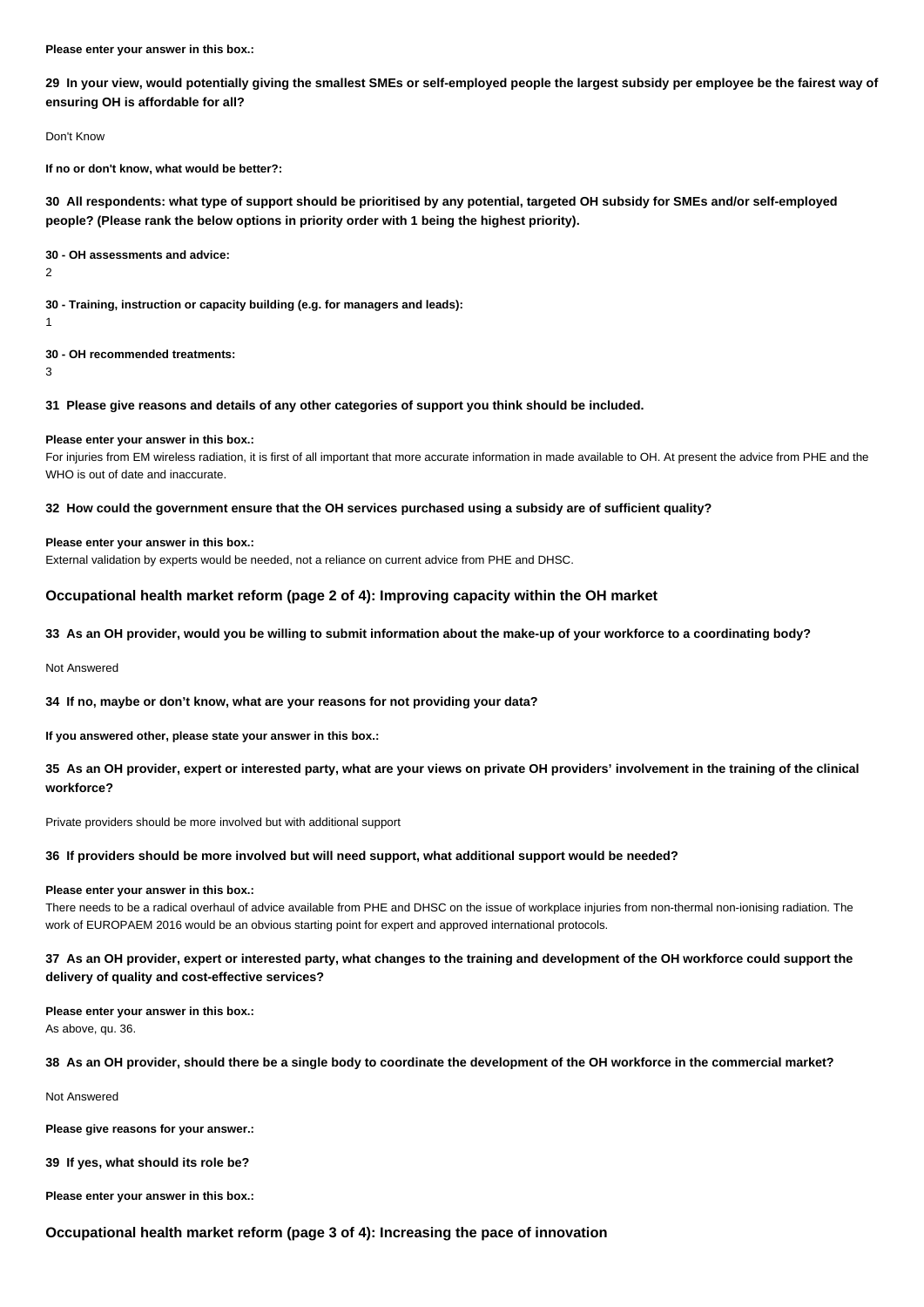**40 As an OH provider, what would encourage providers, particularly smaller providers, to invest in research and innovation in OH service delivery?**

**Please enter your answer in this box.:**

**41 What approaches do you think would be most effective in terms of increasing access to OH services for self-employed people and small employers through the market? (Please rank the below options in priority order with 1 being the highest priority).**

**Q41 - New ways of buying OH:** 3

**Q41 - New OH service models:** 2

**Q41 - The use of technology to support OH service provision:**

1

**Please give reasons for your answer.:**

**42 If applicable, what other approaches do you think would be effective?**

**Please give reasons for your answer.:**

**43 As an OH provider, expert or interested party, what more could be done to increase the pace of innovation in the market?**

**Q43 - Co-funding:**

**Q43 - Access to finance:**

- **Q43 Help with innovation or evaluation:**
- **Q43 Commercial advice:**

**Please state below any other measures that would be effective.:**

**44 As an OH provider, expert, interested party, what methods would you find most helpful for finding out about new evidence and approaches that could improve your service?**

**Please enter your answer in this box.::**

## **Occupational health market reform (page 4 of 4): Improving standards**

**45 As an employer, what indicators of quality and compliance arrangements would help you choose an OH provider?**

- **Q45 Work outcomes:**
- **Q45 Quality marks:**
- **Q45 Process times:**
- **Q45 Customer reviews:**

**Please state below any other indicators of quality or compliance arrangements that would be helpful.:**

**46 As a provider, what indicators of quality could help improve the standard of services in the OH market?**

- **Q46 Work outcomes:**
- **Q46 Quality marks:**
- **Q46 Process times:**
- **Q46 Customer reviews:**

**Please state below any other indicators of quality that would be helpful.:**

**47 All respondents: how could work outcomes be measured in a robust way?**

**Please enter your answer in this box.:**

For injuries from wireless radiation, it should be simple to see if the OH advice on employer adjustments enables to the employee to continue working.